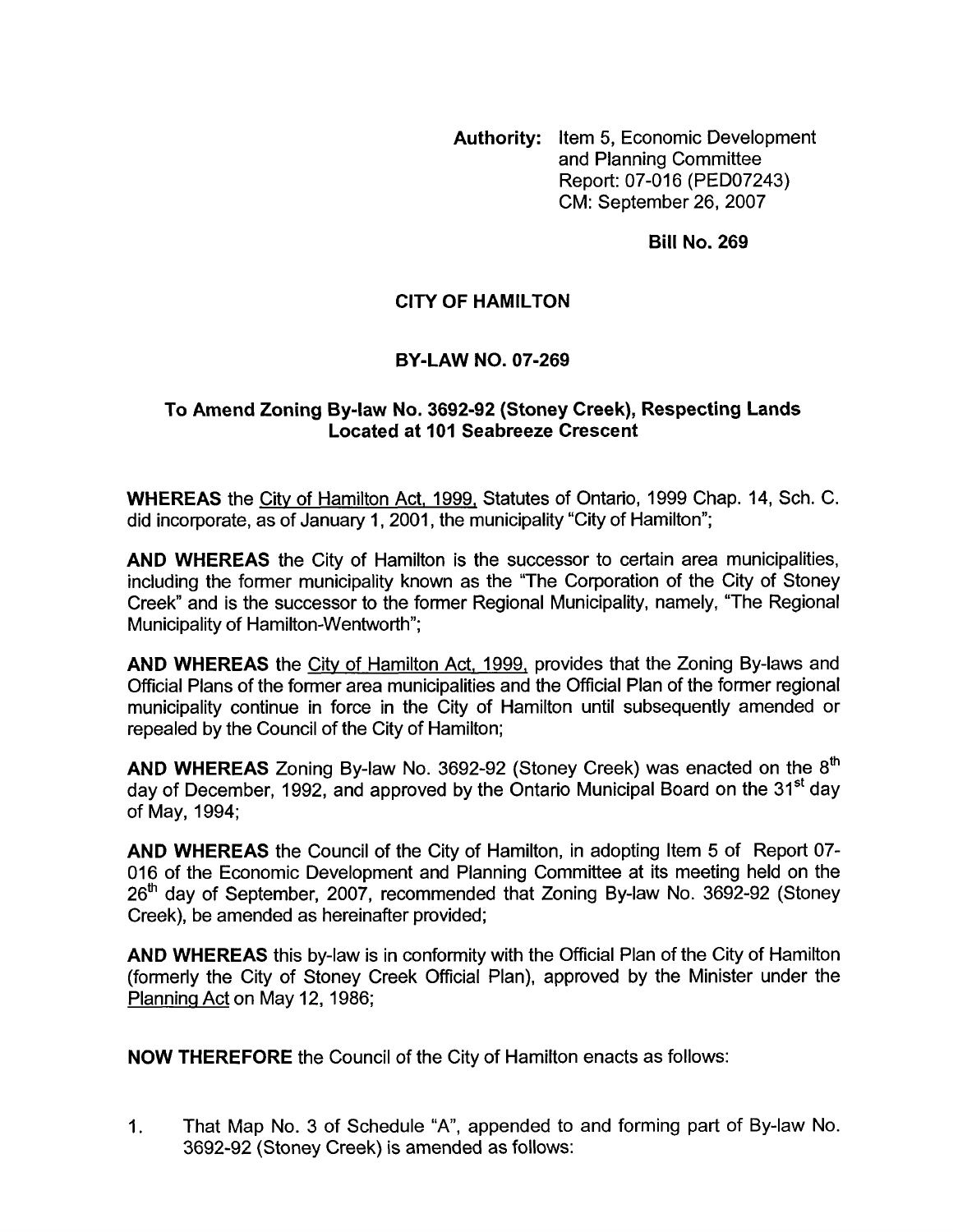## **Bylaw Respecting 101 Seabreeze Crescent**

Page 2 of 3

- (a) by changing the zoning from the Neighbourhood Development "ND" Zone to the Single Residential "R2" Zone, the lands comprised of Block "1"; and,
- (b) by changing the zoning from the Neighbourhood Development "ND" Zone to the Single Residential "R3" Zone, the lands comprised of Block "2",

the extent and boundaries of which are shown **on** a plan hereto annexed as Schedule "A".

- 2. No building or structure shall be erected, altered, extended or enlarged, nor shall any building or structure or part thereof be used, nor shall any land be used, except in accordance with the Single Residential "R2" and "R3" Zone provisions.
- **3.** The Clerk is hereby authorized and directed to proceed with the giving of notice of the passing of this by-law, in accordance with the Planning Act.

**PASSED and ENACTED** this 26th day of September, 2007.

will

David L. Mitchell Acting Mayor **City Clerk** 

Kevin C. Christenson

ZAC-07-034